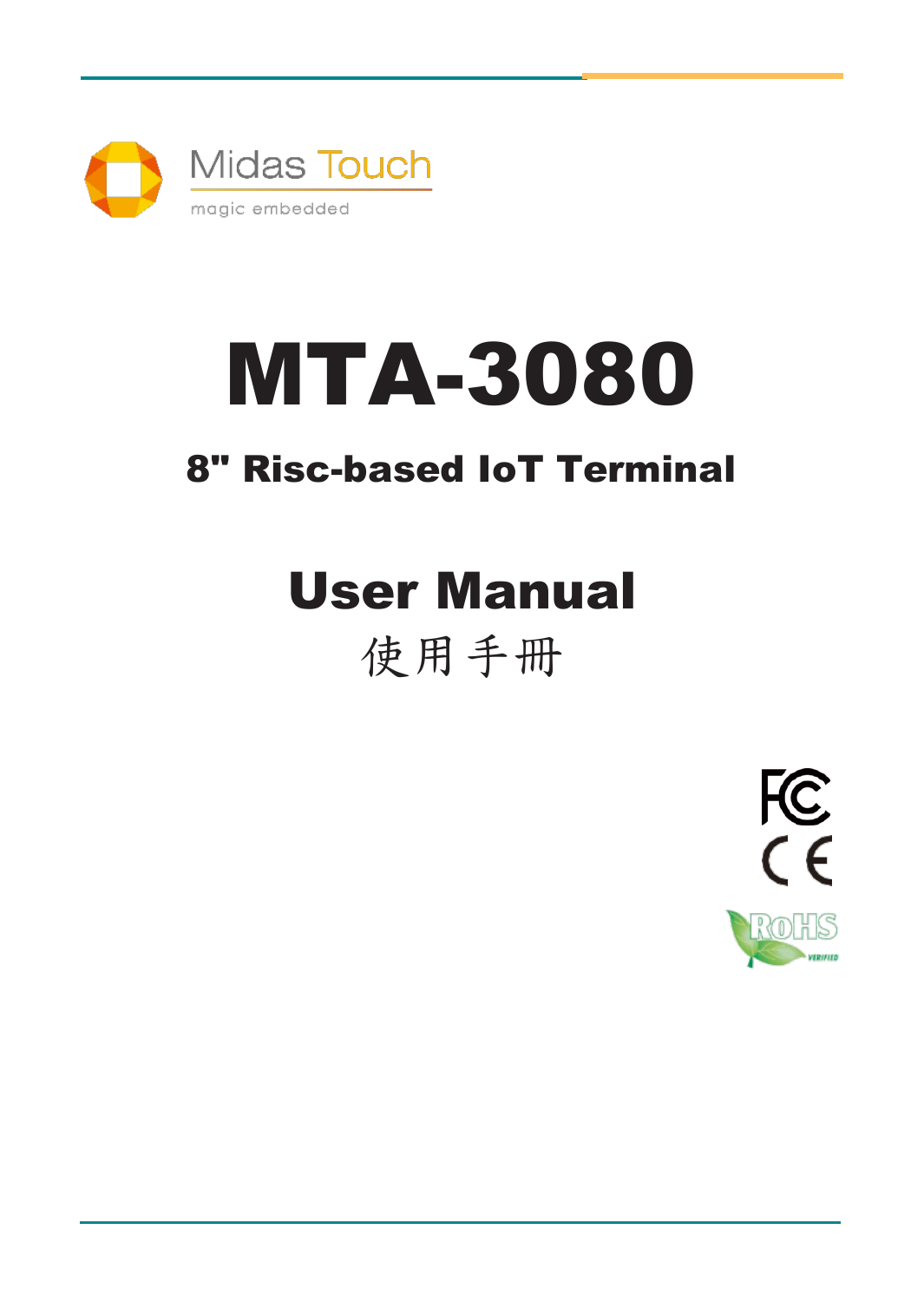Version 1.0

#### **Copyright Notice**

Copyright © 2018 Midas Touch, Inc. All rights reserved

This document contains proprietary information protected by copyright. All rights are reserved. No part of this manual may be reproduced by any mechanical, electronic, or other means in any form without prior written permission of the manufacturer.

#### **Disclaimer**

The information in this document is subject to change without prior notice in order to improve the reliability, design and function. It does not represent a commitment on the part of the manufacturer.

Under no circumstances will the manufacturer be liable for any direct, indirect, special, incidental, or consequential damages arising from the use or inability to use the product or documentation, even if advised of the possibility of such damages.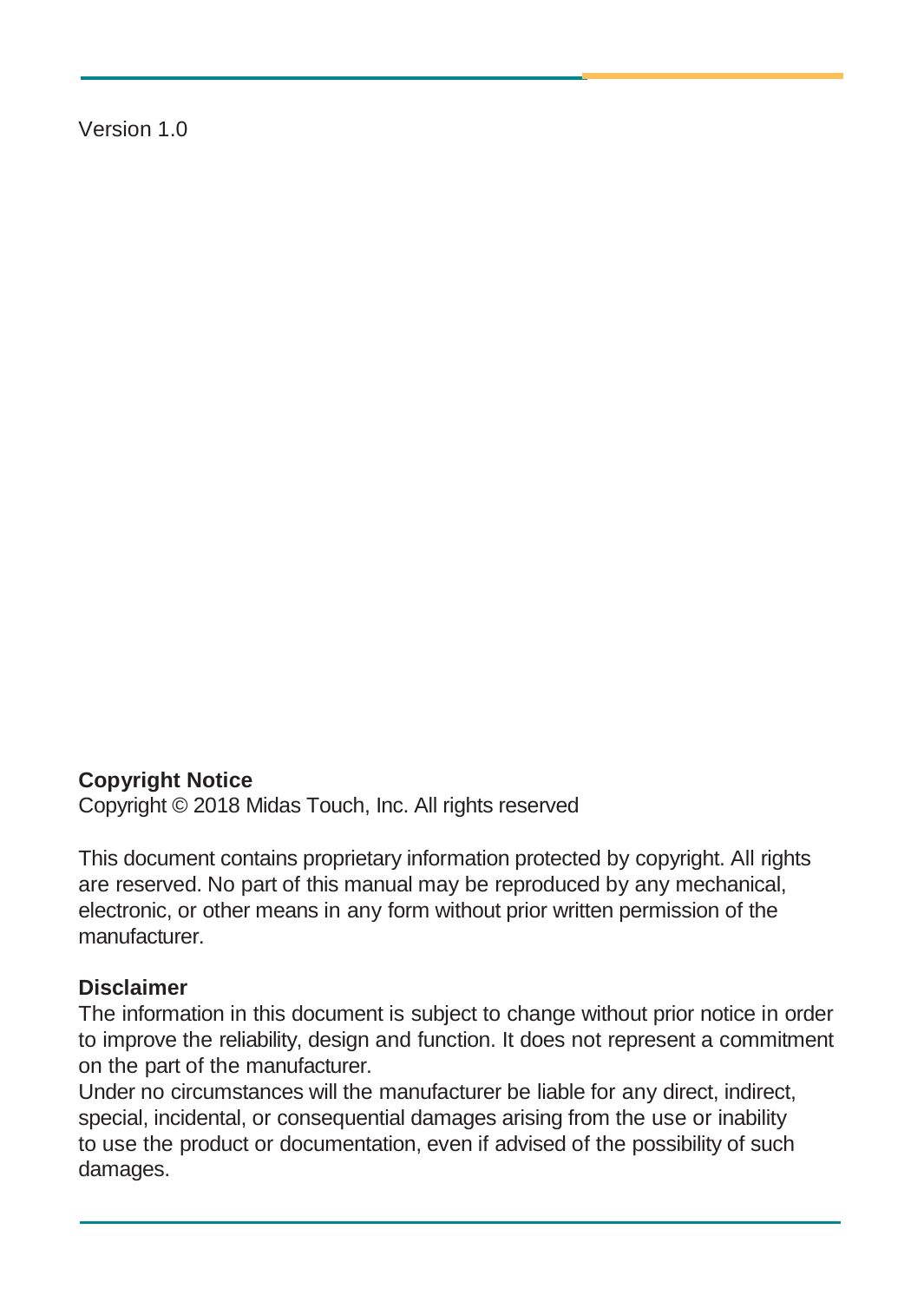#### **Federal Communications Commission (FCC) Statement**

#### 15.21

You are cautioned that changes or modifications not expressly approved by the part responsible for compliance could void the user's authority to operate the equipment.

#### 15.105(b)

This equipment has been tested and found to comply with the limits for a Class B digital device, pursuant to part 15 of the FCC rules. These limits are designed to provide reasonable protection against harmful interference in a residential installation. This equipment generates, uses and can radiate radio frequency energy and, if not installed and used in accordance with the instructions, may cause harmful interference to radio communications. However, there is no guarantee that interference will not occur in a particular installation. If this equipment does cause harmful interference to radio or television reception, which can be determined by turning the equipment off and on, the user is encouraged to try to correct the interference by one or more of the following measures:

-Reorient or relocate the receiving antenna.

-Increase the separation between the equipment and receiver.

-Connect the equipment into an outlet on a circuit different from that to which the receiver is connected.

-Consult the dealer or an experienced radio/TV technician for help.

This device complies with Part 15 of the FCC Rules.Operation is subject to the following two conditions:

1) this device may not cause harmful interference and

2) this device must accept any interference received, including interference that may cause undesired operation of thedevice.

#### **FCC RF Radiation Exposure Statement:**

For body worn operation, this phone has been tested and meets FCC RF exposure guidelines when used with an accessory that contains no metal and that positions the handset a minimum of 1.5 cm from the body. Use of other accessories may not ensure compliance with FCC RF exposure guidelines.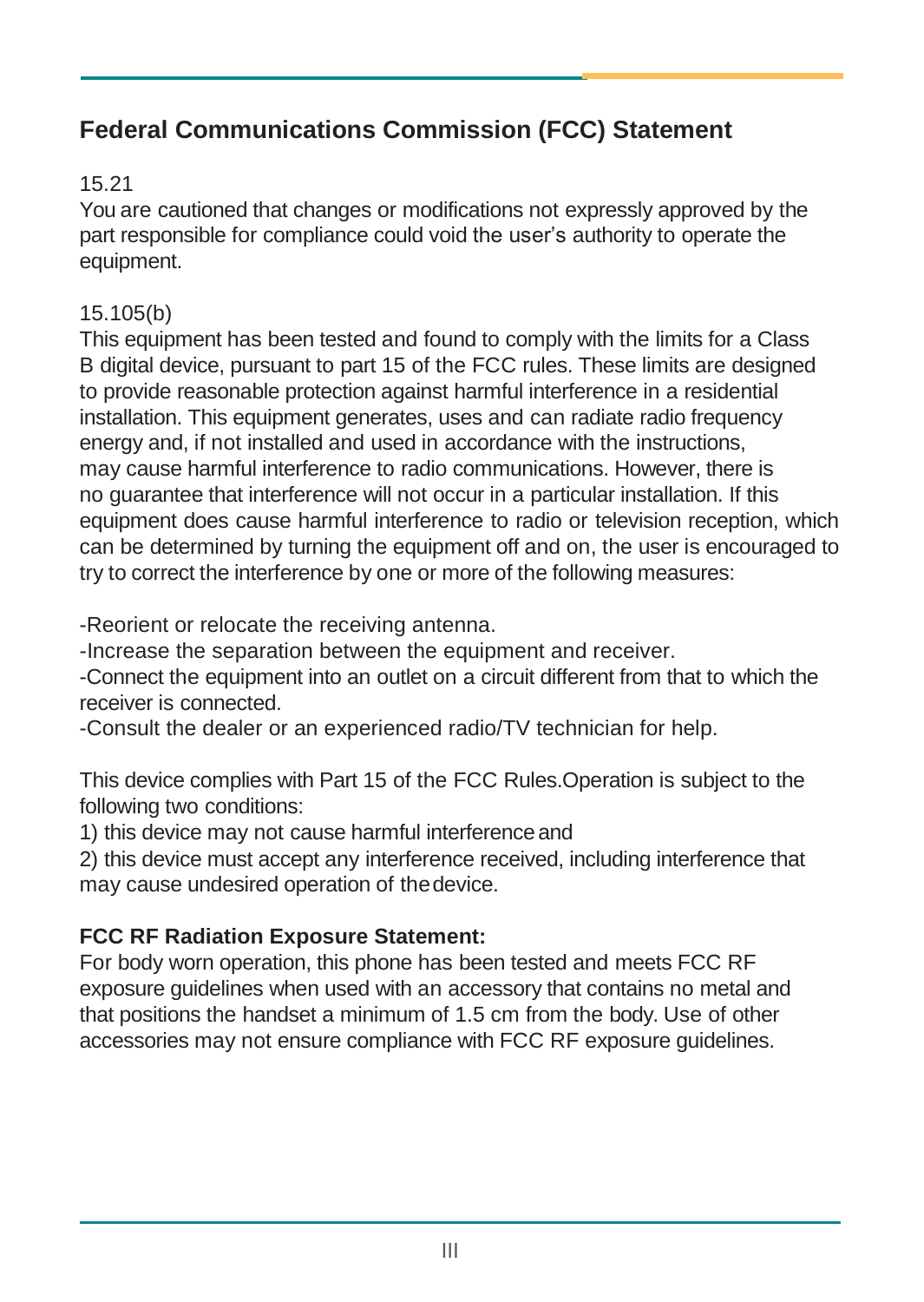NCC警語:

根據NCC低功率電波輻射性電機管理辦法 規定: 第十二條 經型式認證合 格之低功率射頻電機, 非經許可, 公司、商號或使用者均 不得擅自變更 頻率、加大功率或變更原設計之特性及功能。

第十四條 低功率射頻電機之使用不得影響飛航安全及干擾合法通信;經 發現有干 擾現象時,應立即停用,並改善至無干擾時方得繼續使用。前 項合法通信,指依電信法規定作業之無線電通信。 低功率射頻電機須忍 受合法通信或工業、科學及醫療用電波輻射性電機 設備之干擾。

「減少電磁波影響,請妥適使用」。

「SAR標準值2.0W/Ka;SAR實測值為:0.222W/Ka」。

「EMC品質符合CNS13438限制值,充電線組限用原廠含鐵粉芯、1米 長之隔離線\_USB Cable」。

產品規格

產品額定電壓 / Rating Voltage: D.C. 12V~24V

操作溫度範圍 / Operate temp.: -10~50℃

防水防塵等級 / water and dust-proof.: IP65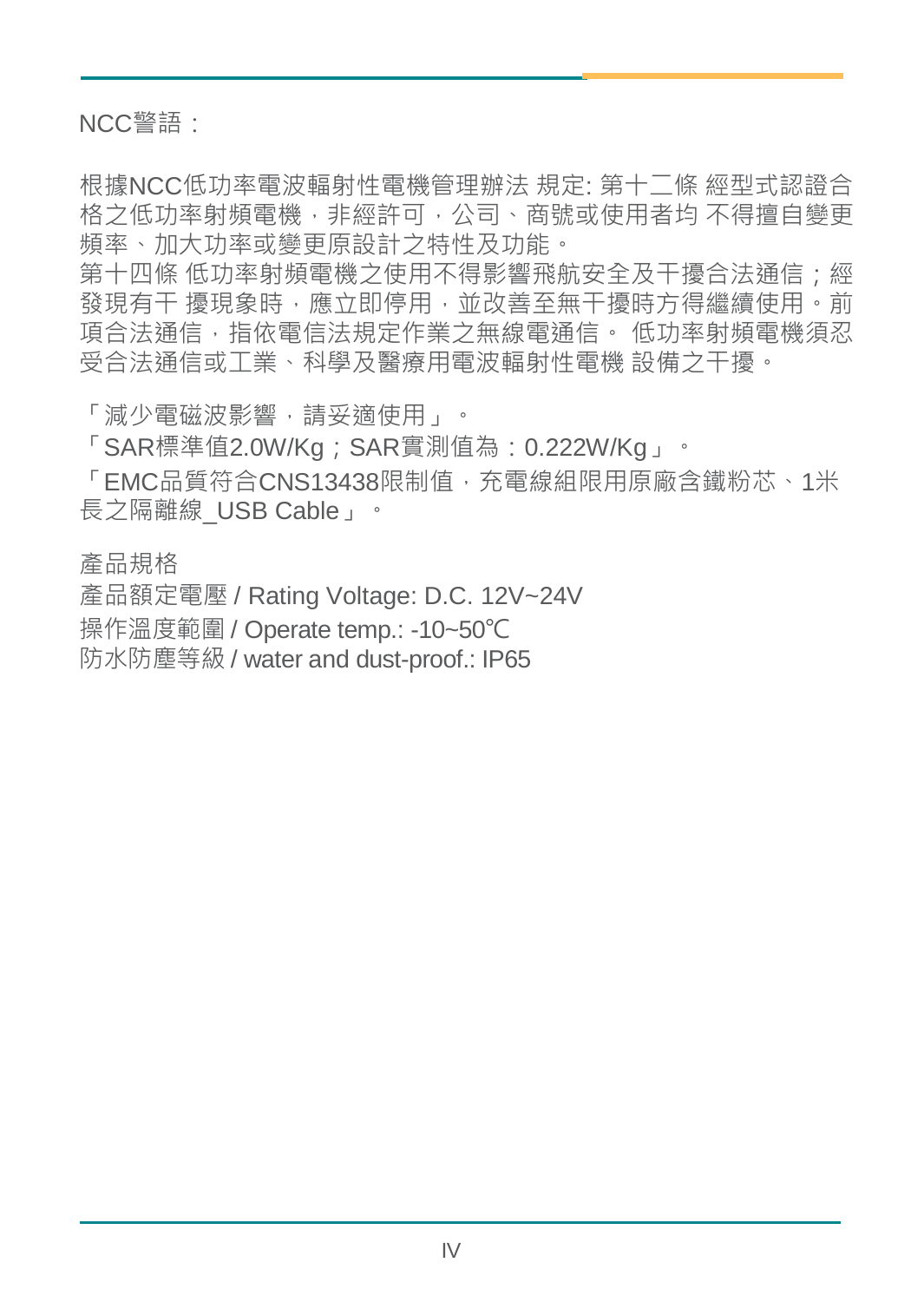### **Open Your Box**

#### Package Contents:

- MTA-3080 8" Risc-Based Panel PC
- 2-pin Power Terminal Block Connector<br>
Wi-Fi/Bluetooth Antenna
- Wi-Fi/Bluetooth Antenna
- **1M USB Cable**<br>**44 User Manual**
- User Manual





| 1              | 2.0 megapixel camera                                  | 11 | Panel mounting holes              |
|----------------|-------------------------------------------------------|----|-----------------------------------|
| $\overline{2}$ | Microphone                                            | 12 | 10/100 Mbps RJ-45 LAN port        |
| 3              | 5-pointprojected capacitive touch<br>screen           | 13 | 2 x USB 2.0 ports                 |
| $\overline{4}$ | Integrated 2W speaker                                 | 14 | DB-9RS-232 port                   |
| 5              | NFC antenna area*                                     | 15 | DB-9RS-232/422/485 port           |
| 6              | 4x 3.3V GPIO, 1 x CAN 2.0b / OBD-II                   | 16 | Power on/off toggle switch        |
| 7              | 2-pin DC terminal connector,<br>12V~24Vauto-detection | 17 | 4G antenna connector*             |
| 8              | microSD card slot                                     | 18 | Wi-Fi/Bluetooth antenna connector |
| 9              | Micro SIM (3FF) slot                                  | 19 | 3G/4G antenna connector*          |
| 10             | <b>UART Connector</b>                                 | 20 | VESA 75 mounting holes (M3 size)  |
|                |                                                       |    |                                   |

\*3G, 4G and NFC are optional modules and your MTA-3080 may not come with these components.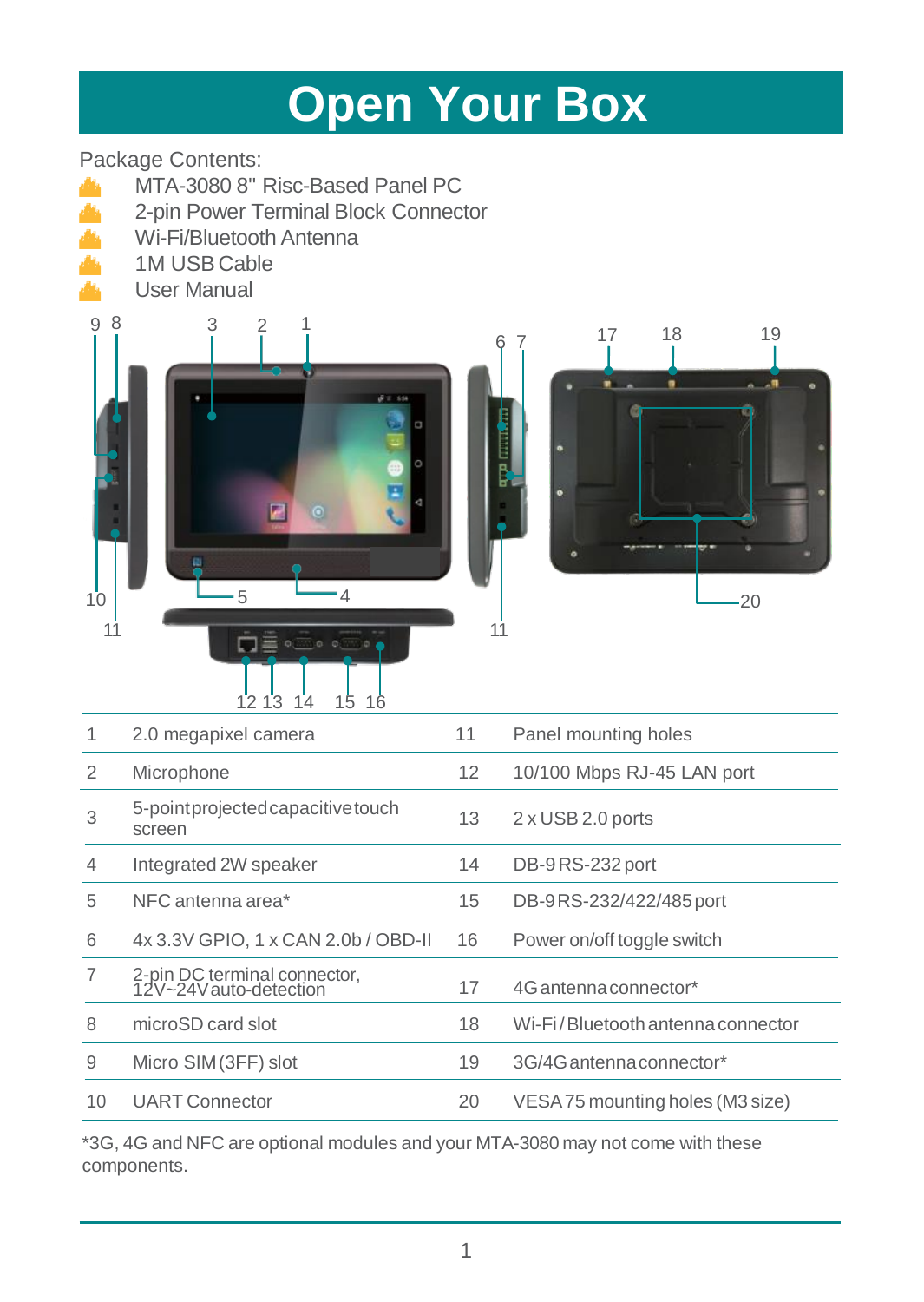# **Install microSD Card**

To install a microSD card to the device, locate the microSD card slot on the side and insert the card following the direction as shown in the picture. Push the card into the slot until it locks into place.



## **Install SIM Cards & Antenna**

#### **SIM Card Installation**

The MTA-3080 accepts micro SIM (3FF) card. To install a SIM card to the device, locate the SIM card slot on the side and insert the card following the direction as shown in the picture. Push the card into the slot until it locks into place.



### **3G/4G Antenna Connection**

According to the type of mobile network supported by your MTA-3080, attach appropriate antenna to the MTA-3080.

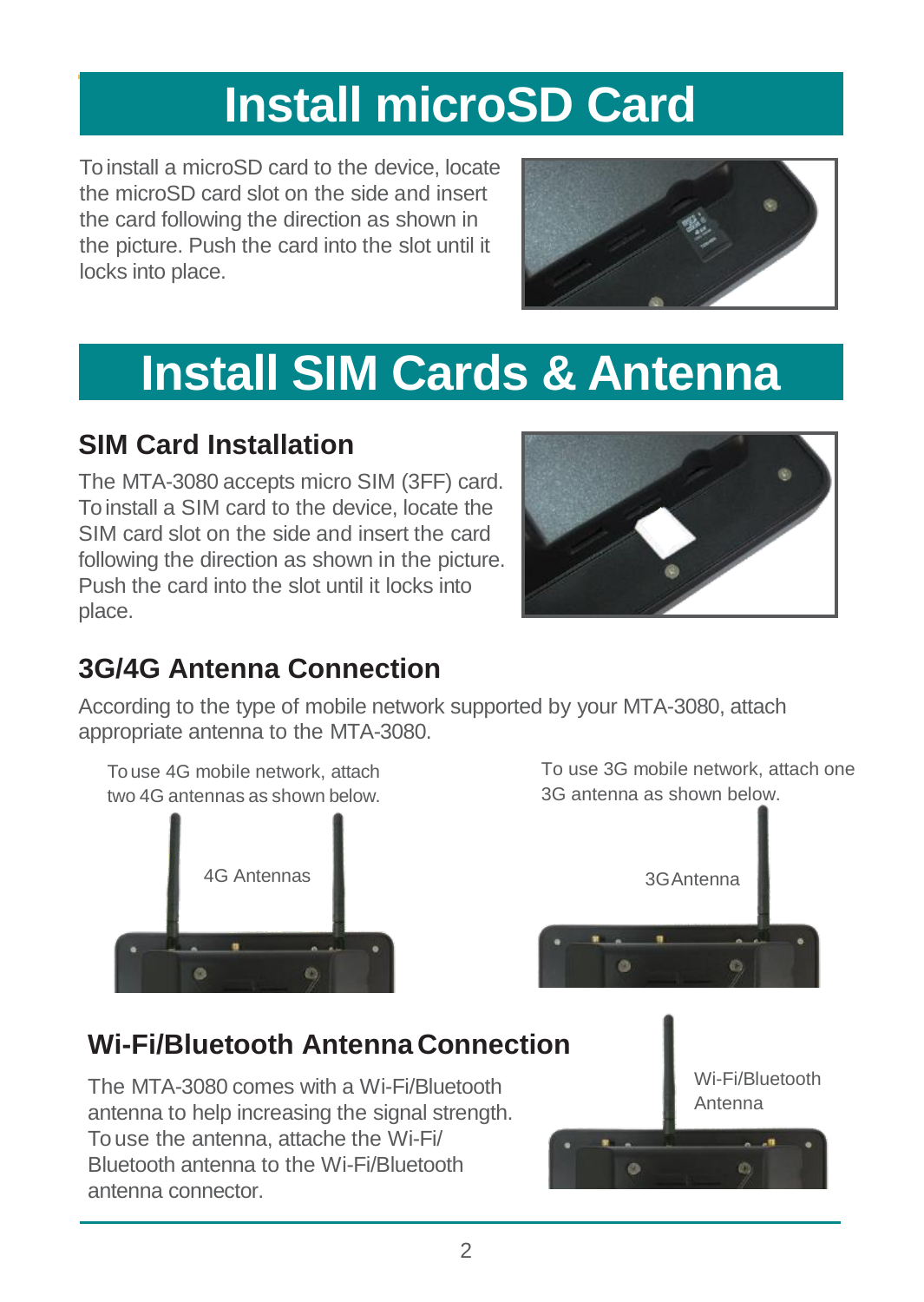### **Power Connection**

The MTA-3080 comes with one 2-pin DC terminal block connector to connect power to DC power connector on the device. To use the block connector:

- 1. Use a wire-stripping tool to strip both of the wires from the DC-input power source. Expose the wire to the appropriate length for the DC power connector.
- 2. Insert the wires into the DC power connector terminals and use a screwdriver to tighten the two captive screws on the connector.

| ית. | <b>Description</b> |  |
|-----|--------------------|--|
|     | Power GND          |  |
|     |                    |  |

- 3. Connect the DC terminal block connector to the power connector on the MTA-3080.
- 4. Enable DC power by plugging in the DC power supply cord to a power source, or by enabling power at the designated circuit.



After power connection, toggle the power switch to **ON** to turn on the device.

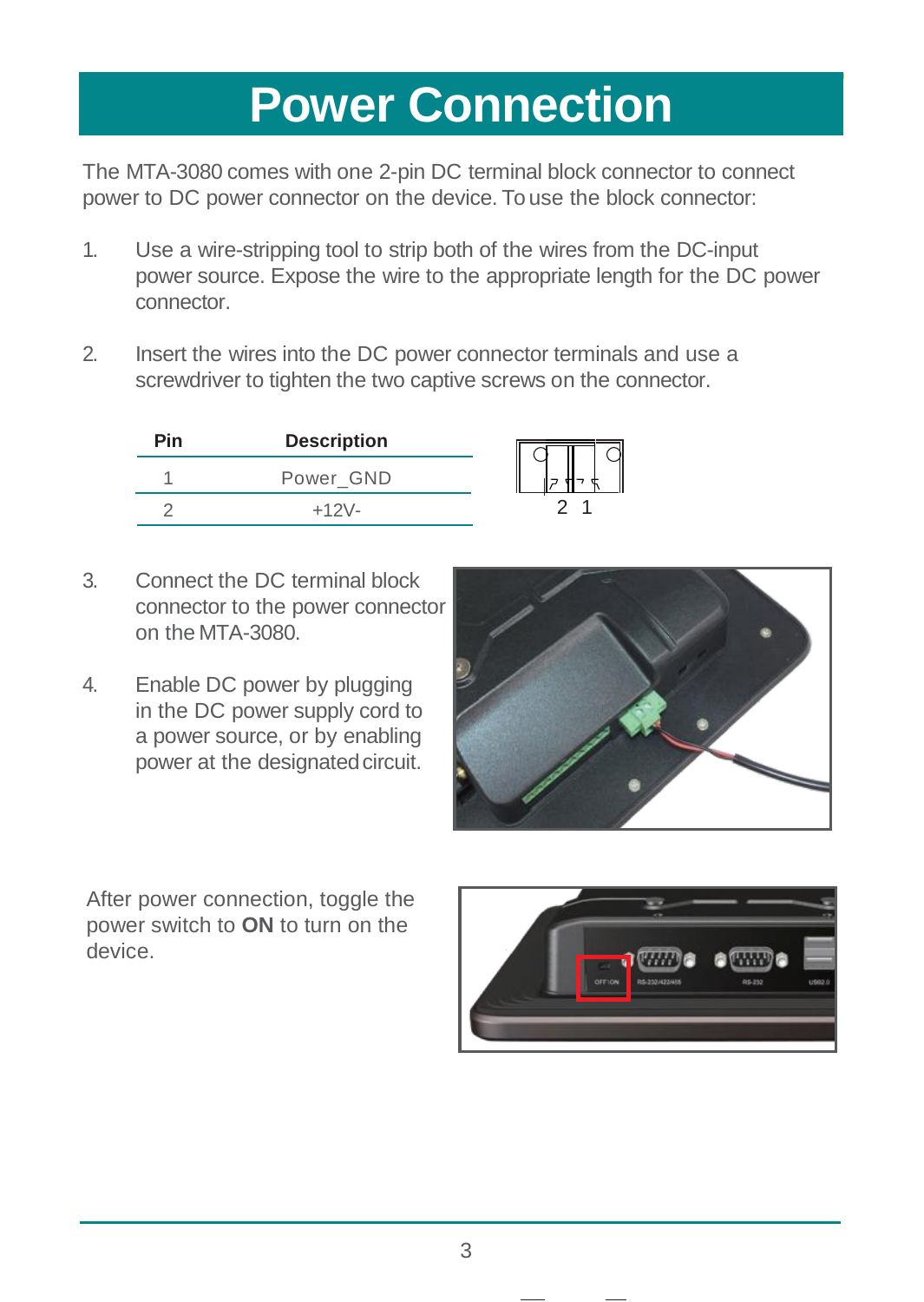### **Connector Pinouts**

### **PWPIN**

**Description**: Power Input Connector **Connector Type:** 2-pin Terminal Block

|               | <b>Pin Description</b> |
|---------------|------------------------|
|               | 1 Power GND            |
| $\mathcal{D}$ | $+12V -$               |



### **GPIO and CAN Bus**

**Description:** Digital General Purpose Signal Input/Output and CAN **Connector Type:** 4x 3.3V Digital GPIO Experiment Digital CON<br>
Connector Type: 4x 3.3V Digital GPIO<br>
Connector and 1 x CAN2.0b Bus 1



| Pin | <b>Description</b> | Pin | <b>Description</b> |  |
|-----|--------------------|-----|--------------------|--|
| 1   | IO GND             | հ   | GPIO 4             |  |
| 2   | GPIO 1             |     | IO GND             |  |
| 3   | GPIO <sub>2</sub>  | 8   | CANL               |  |
| 4   | IO GND             | g   | CANH               |  |
| 5   | GPIO <sub>3</sub>  | 10  | IO GND             |  |

Note: The pin assignments of other connectors conform to the industry standard.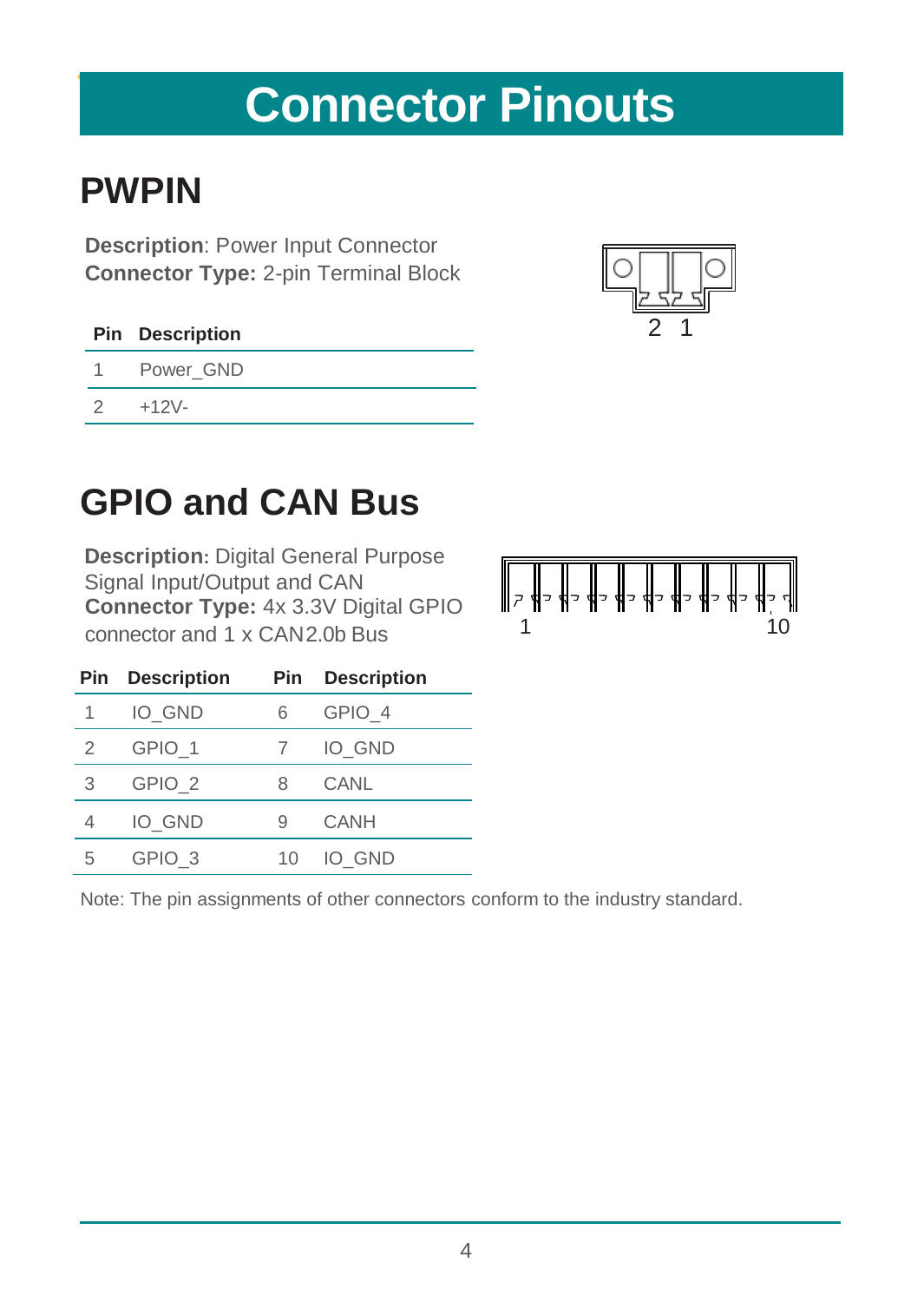# **MTA-3080 概覽**

#### 包裝內容:



|                | 2百萬畫素相機                             | 11 | 安裝孔.                        |
|----------------|-------------------------------------|----|-----------------------------|
| $\mathcal{P}$  | 麥克風                                 | 12 | 10/100 Mbps RJ-45 LAN 網路連接埠 |
| 3              | 5點投射電容式觸控螢幕                         | 13 | 2 x USB 2.0 連接埠             |
| $\overline{4}$ | 內建2W喇叭                              | 14 | DB-9RS-232 連接埠              |
| 5              | NFC 天線位置*                           | 15 | DB-9RS-232/422/485連接埠       |
| 6              | 4x 3.3V GPIO, 1 x CAN 2.0b / OBD-II | 16 | 電源開關                        |
| 7              | 3-RV2 926 電温端看建接器                   | 17 | 4G天線連接埠*                    |
| 8              | microSD 卡插槽                         | 18 | Wi-Fi / 藍芽天線連接埠             |
| 9              | Micro SIM卡插槽 (3FF)                  | 19 | 3G/4G 天線連接埠*                |
| 10             | UART 連接埠                            | 20 | VESA 75 安裝孔 (M3)            |

\*3G、4G及 NFC 為選配模組,您的MTA-3080可能不包含這些元件。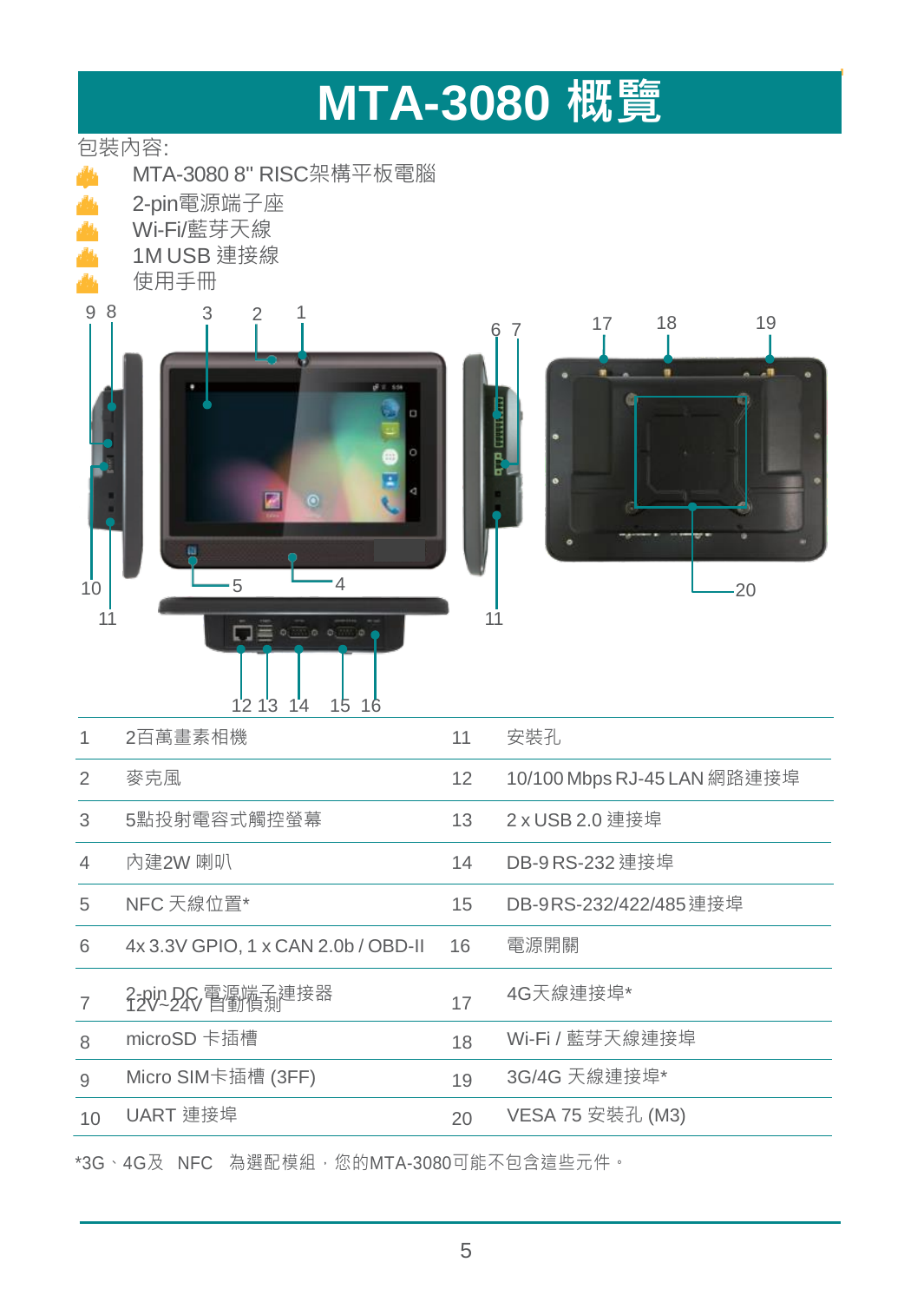# **安裝 microSD 卡**

若要安裝microSD卡,請將microSD卡依右圖 所示,將卡片插入裝置側邊的microSD卡插槽, 然後將卡片直推到底,確定完全插入。



# **安裝 SIM 卡及天線**

#### **SIM卡安裝**

MTA-3080所支援的SIM卡格式為micro SIM (3FF)。若要安裝SIM卡,請將SIM卡依右圖所 示,將卡片插入裝置側邊的SIM卡插槽,然後 將卡片直推到底,確定完全插入。



#### **連接3G/4G天線**

請根據您的MTA-3080所支援的無線行動網路類型 (3G或4G), 連接對應的無線 行動網路天線。



#### **連接Wi-Fi/藍芽天線**

MTA-3080隨貨附有一個Wi-Fi/藍芽天線用以加 強無線訊號,請將該天線連接到MTA-3080的 Wi-Fi/ 藍芽天線連接埠。

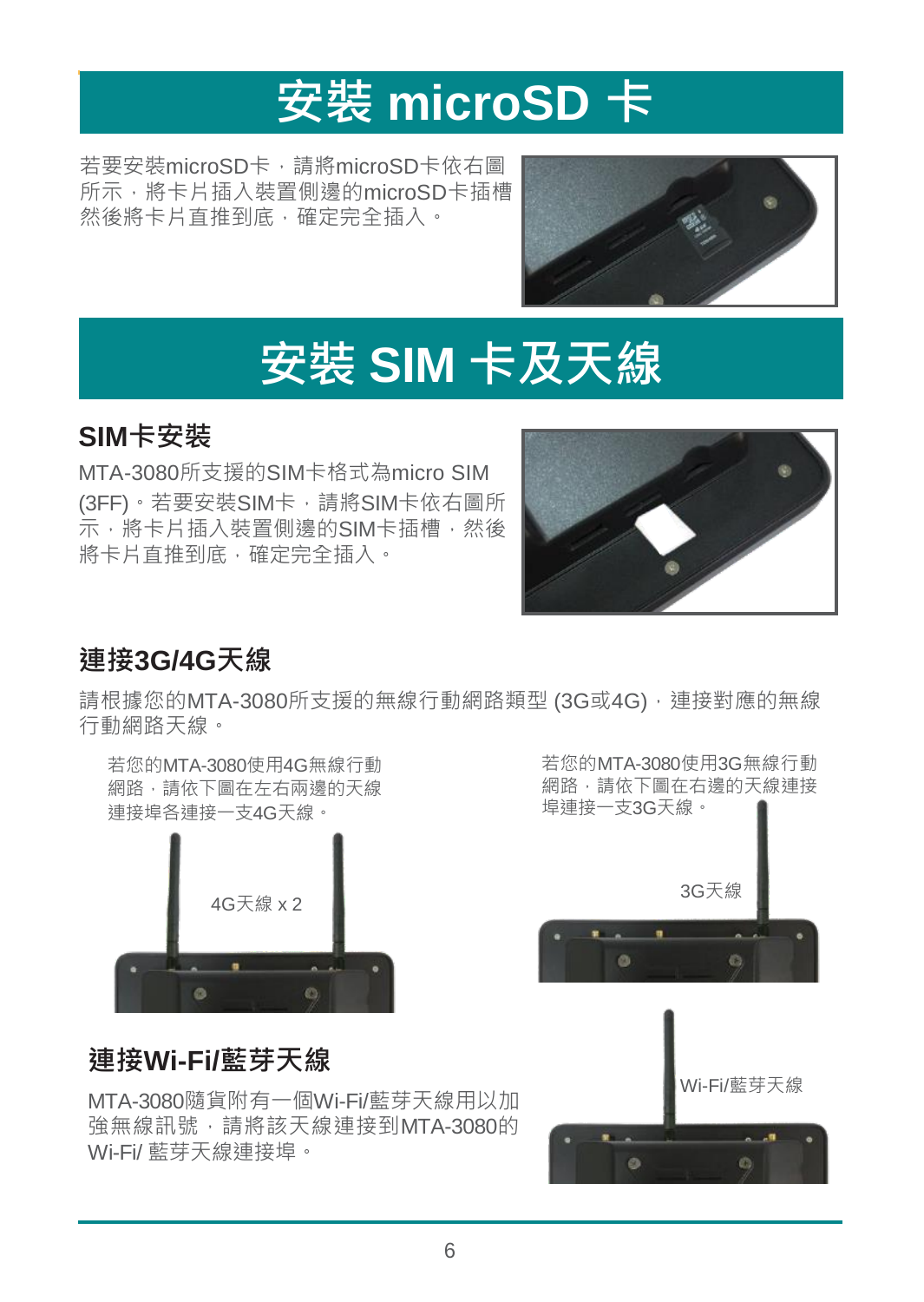### **連接電源**

MTA-3080隨貨提供一個2-pin的DC電源端子座,用以連接裝置的DC電源端子連 接器,請依下列步驟連接電源:

- 1. 用剝線鉗將DC電源線剝去外皮,露ft可以插入端子座線孔的適當長度。
- 2. 依腳位定義將DC電源線插入端子座的線孔,然後用螺絲起子旋緊線孔的螺 絲,將線材固定。



- 3. 將DC電源端子座插入MTA-3080的電源端子連接器。
- 4. 將DC電源線接上電源。



連接電源後,將電源開關撥到**ON**的位 置即可開啟裝置。